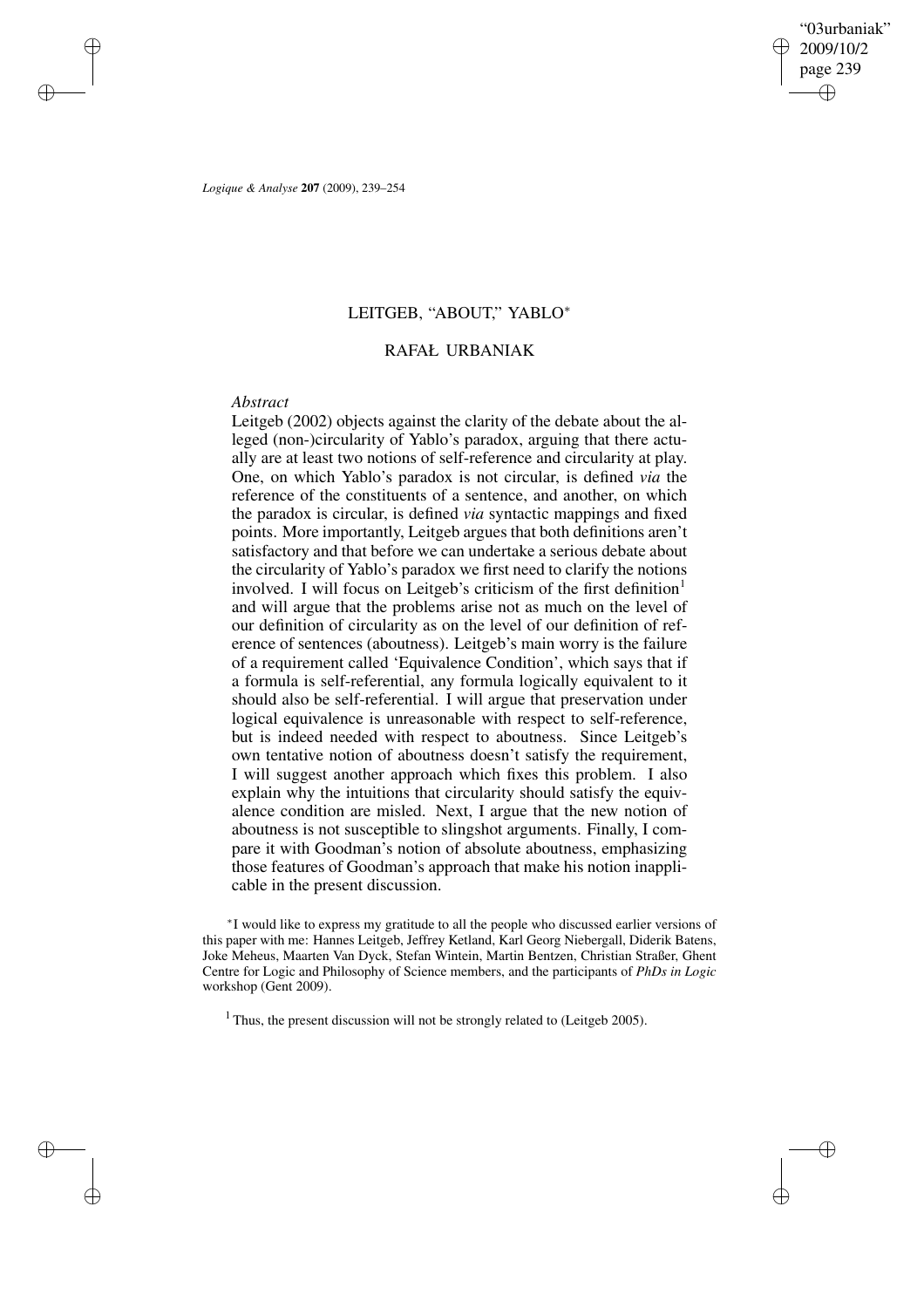## "03urbaniak" 2009/10/2 page 240 ✐ ✐

✐

✐

### 240 RAFAŁ URBANIAK

# 1. *Leitgeb's self-referentiality*1

There is a sense in which sentences are said to refer to objects. As Leitgeb puts it:

This usage of 'refers to' and 'says of' seems to presuppose that the usual reference relation  $ref$ , which holds between (singular or general) terms and their referents, is extended or complemented by a reference relation holding between *sentences* and objects (but where the referents of the sentences are not the truth values of the sentences). (Leitgeb 2002: 4)

Say we allow individual variables range over both objects and sentences (we reserve  $\phi$  and similar variables for sentences only), and abbreviate 'x is a sentence' by ' $Sen(x)$ ', 'x is a singular term' by ' $Sin(x)$ ', and 'x (syntactically) contains y' by ' $Con(x, y)$ '. Basically, if  $ref$  is a relation between terms and objects, Leitgeb defines  $ref_1$  between sentences and objects as follows:

$$
ref_1(x, y) \Leftrightarrow Sen(x) \wedge \exists_z (Sin(z) \wedge Con(x, z) \wedge ref(z, y))
$$
 (1)

Then he defines self-referentiality by:

$$
selfref_1(x) \Leftrightarrow ref_1(x, x) \tag{2}
$$

and takes  $ref_1^*$  to be the transitive closure of  $ref_1$ , that is, the least superset of  $ref_1$  with the property:

$$
ref_1^{\star}(x,y) \wedge ref_1^{\star}(y,z) \rightarrow ref_1^{\star}(x,z)
$$

For instance, let  $Tr$  be the truth predicate. Consider:

 $a = 'Tr(a)'$   $b = '¬Tr(b)'$ 

Clearly on this notion of self-reference, both  $selfref_1(a)$  and  $selfref_1(b)$ . Define circularity by:

$$
circular_1(x) \Leftrightarrow ref_1^*(x, x) \tag{3}
$$

Now consider:

✐

✐

$$
c = \ulcorner \neg Tr(d) \urcorner \qquad d = \ulcorner \neg Tr(c) \urcorner
$$

✐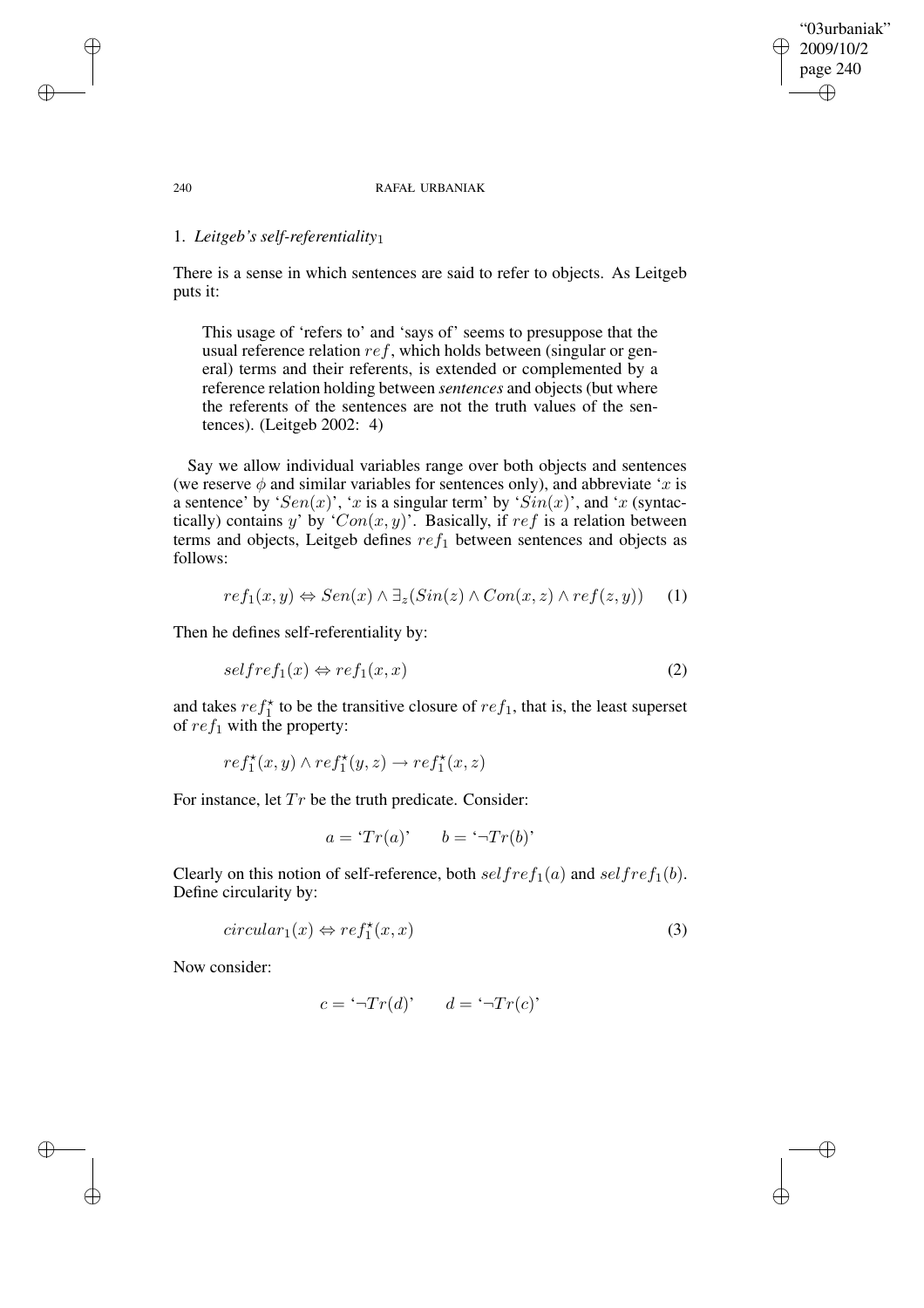Then, even though we neither have  $selfref_1(c)$  nor  $selfref_1(d)$ , we get  $circular_1(c)$  and  $circular_1(d)$ .

So far we defined self-referentiality and circularity in terms of the occurrence of singular terms only. What about purely quantified statements? Leitgeb introduces these notions also for sentences of the form:

$$
\forall_x (A(x) \to B(x))
$$

by saying that:

✐

✐

✐

✐

$$
ref_1(\forall_x (A(x) \to B(x))\check{ }, x) \Leftrightarrow A(x) \tag{4}
$$

## 2. *Yablo's paradox and Leitgeb's objections*

Here's a version of Yablo's paradox. Consider an infinite sequence of sentences  $s_0, s_1, s_2, \ldots$  such that:

$$
s_0 = \forall_x (P_1(x) \to \neg Tr(x))',s_1 = \forall_x (P_2(x) \to \neg Tr(x))',s_2 = \forall_x (P_3(x) \to \neg Tr(x))',\dots
$$
\n(5)

Assume that the extension of every  $P_n$ , for  $n = 1, 2, 3, \ldots$ , is  $s_n, s_{n+1}, s_{n+2}$ , .... So every  $s_i$  says that all  $s_j$ 's with  $j > i$  are not true. Now ask yourself: is  $s_0$  true? If yes, then for any  $k > 0$  the sentence  $s_k$  is false. But this also means that for any  $k > 1$  the sentence  $s_k$  is false. But this is exactly what  $s_1$  says and hence  $s_1$  is true, which falsifies  $s_0$ . Suppose then that  $s_0$  is false. This means that there is a  $k > 0$  such that  $s_k$  is true. But we can repeat the reasoning we led about  $s_0$ , this time about this  $s_k$  to show that  $s_k$  can't be true. Hence the paradox. Note that no  $s_n$  is  $selfref_1$  or  $circular_1$ .

The first of Leitgeb's worries is that the notions of self-referentiality and circularity are defined for very specific sentences only, and no definition that applies to any sentence of a given first-order language is given. I agree, this is a serious flaw and Leitgeb's requirement is methodologically sensible.

Another worry will be best put in Leitgeb's own words:

Consider 'selfref<sub>1</sub>(x)' and 'circular<sub>1</sub>(x)': what is conspicuous about them is that they do not satisfy the following Equivalence Condition (EC): if  $A$  is self-referential/circular, and if  $B$  is logically equivalent to  $A$ , then also  $B$  is self-referential/circular. EC is

"03urbaniak" 2009/10/2 page 241

✐

✐

✐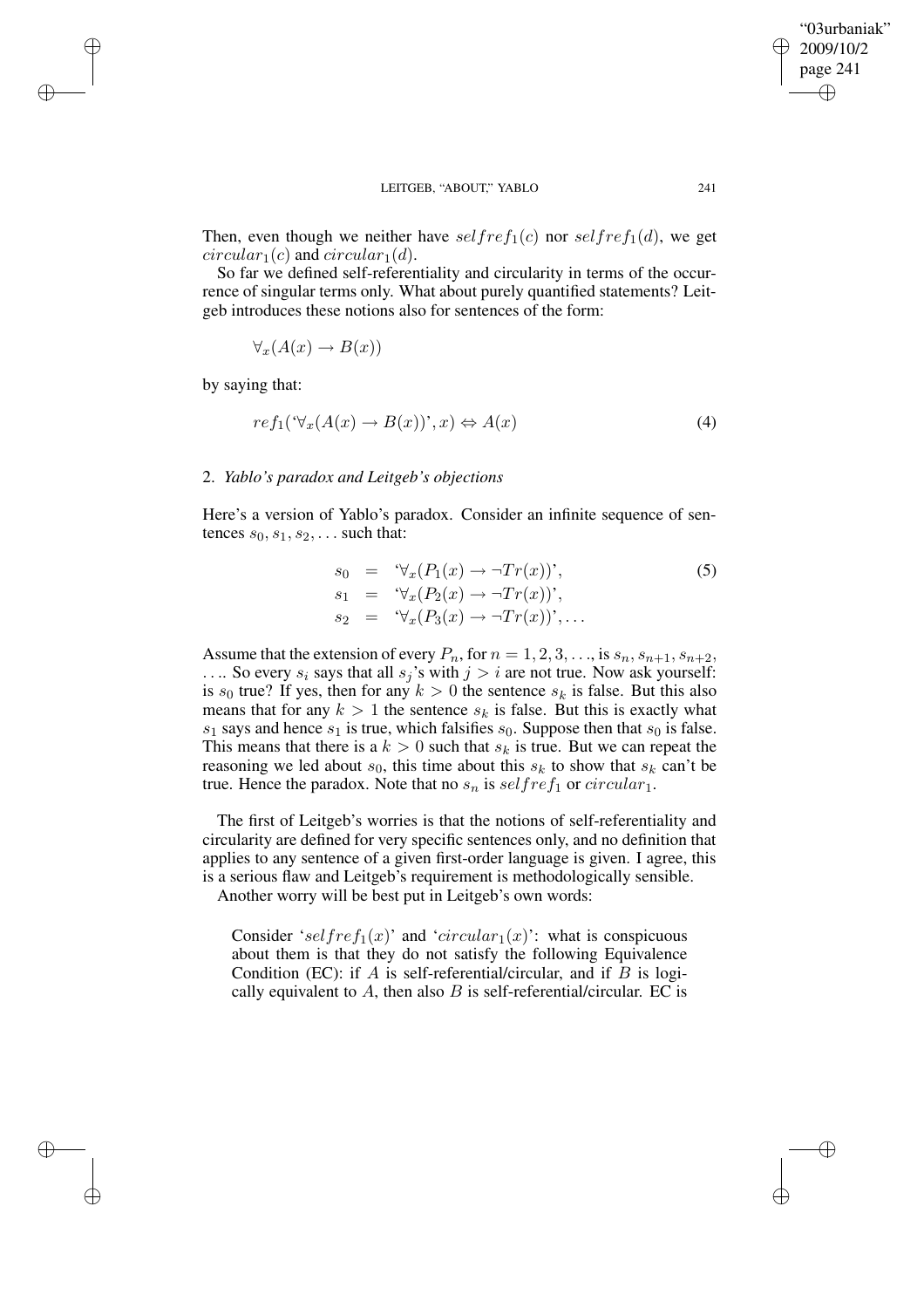242 RAFAŁ URBANIAK

"03urbaniak" 2009/10/2 page 242

✐

✐

✐

✐

plausible because logically equivalent sentences are not only extensionally equivalent in the actual world, but indeed in every logically possible world, and thus indistinguishable in terms of the semantics of first-order predicate logic. If self-reference is to be defined by extending the usual reference relation for terms, i.e., a semantical relation, it is certainly strange if EC is invalidated. If EC is not true, then self-referentiality or circularity of a sentence does not only depend on what the sentence says, but also in which way its content is being expressed. (Leitgeb 2002: 9)

Why does EC fail here? Take for instance:

$$
b' = ' (P(a) \lor \neg P(a)) \lor \neg Tr(b')'
$$
\n
$$
(6)
$$

Clearly,  $b'$  is  $selfref_1$  and yet a formula logically equivalent to it:

 $P(a) \vee \neg P(a)$ 

isn't. Similarly, Leitgeb claims that  $c'$  introduced by:

$$
c' = \mathcal{L}_{x}((A(x) \lor \neg A(x)) \to (A(x) \to B(x)))'
$$
\n(7)

is selfref<sub>1</sub> because it satisfies  $A(x) \vee \neg A(x)$ . However, the logically equivalent ' $\forall_x (A(x) \rightarrow B(x))$ ' is not self-referential.

Leitgeb's third worry is closely related to the second one. If we want to avoid the failure of EC, we might try to define:

$$
selfref'_1(x) \Leftrightarrow \exists y (Sen(y) \land y \text{ is logically equivalent to } x \land ref_1(y, y))
$$
(8)

But the conclusions that (8) leads to are too strong. For instance, by the same reasoning as above ' $P(a) \vee \neg P(a)$ ' and ' $\forall_x (A(x) \rightarrow B(x))$ ' would come out self-referential.<sup>2</sup>

<sup>2</sup> Martin Bentzen asked an interesting question: what would happen if we replaced existential quantification in (8) with universal quantification? Here is the answer. Say we do that, thus obtaining:

 $selfref''_1(x) \Leftrightarrow \forall y (Sen(y) \land y \text{ is logically equivalent to } x \rightarrow ref_1(y, y))$  (9)

The problem is now that too many self-referential sentences would be excluded. Consider:

 $a = \sqrt{\overline{\ }}Tr(a)$ ' b =  $\sqrt{\overline{\ }}Tr(a) \wedge \sqrt{\overline{\ }}Tr(a)$ '

✐

✐

✐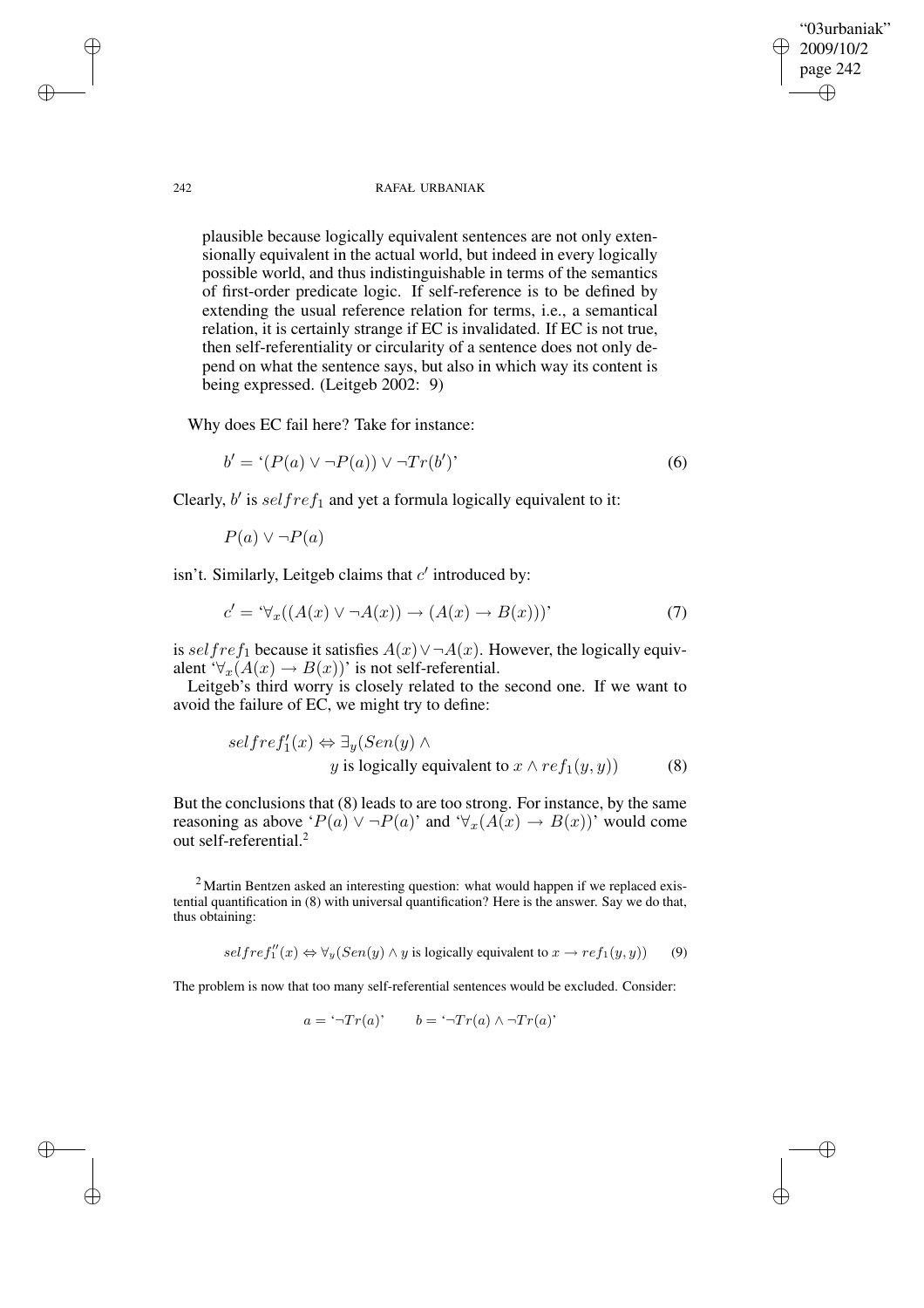Leitgeb also puts forward a suggestion that seems to strengthen his case for EC. Again, it's best to quote his own words:

Indeed, we should even liberalize the notion of logical equivalence in the definiens furthermore to 'equivalent in the standard model of arithmetic (under arbitrary interpretations of  $Tr'$ )', or even to 'equivalent according to (i.e., derivable from) Peano arithmetic or some proper fragment of the latter', since otherwise no philosopher may any longer argue in the following way: "By Gödel's diagonalization lemma, we know that there is a sentence  $A$  such that  $A$  is equivalent to ' $\neg Tr(\underline{A})$ ' in arithmetic. Thus there is a self-referential sentence, that is,  $\overline{A}$ . (Leitgeb 2002: 9)

# 3. *Defining aboutness*

✐

✐

✐

✐

First, observe that problems arise already on the level of our notion of aboutness. It seems that already  $ref_1$  itself doesn't get things right. The problem is that given the way  $ref_1$  is defined, for any object x, every sentence  $\phi$  is logically equivalent to a sentence  $\phi'$  such that  $ref_1(\phi',x)$ . To produce such  $a \phi'$ , it is enough to introduce a constant 'b' for x and define:

$$
\phi' = \dot{\phi} \wedge (P(b) \vee \neg P(b))'
$$
\n(10)

In this sense, if we require that two logically equivalent sentences should be about the same things, we may reach the conclusion that any sentence is about everything, because for any object this sentence is logically equivalent to a sentence that's also about that object.

But this doesn't seem right. *Prima facie*, there is something fishy about how we can practically for free introduce arbitrary objects that a sentence is about. The trick that we used is simple: we just conjoin a sentence with another, logically redundant claim which contains a constant referring to that object. This however indicates that the bare fact that a constant that names an object occurs in a sentence is not sufficient for that sentence to be about that object.

This motivates certain Wittgensteinian intuitions about what sentences are about ("6.11 Therefore the propositions of logic say nothing."). In a sense, to be about  $x, \phi'$  would have to say *something* about x, provide us with some *contingent* information about it. Otherwise it's just stating a logical triviality

Clearly,  $a$  is self-referential. Yet, it is logically equivalent to  $b$ , which is not self-referential. Hence, according to (9), a is not self ref''.

"03urbaniak" 2009/10/2 page 243

✐

✐

✐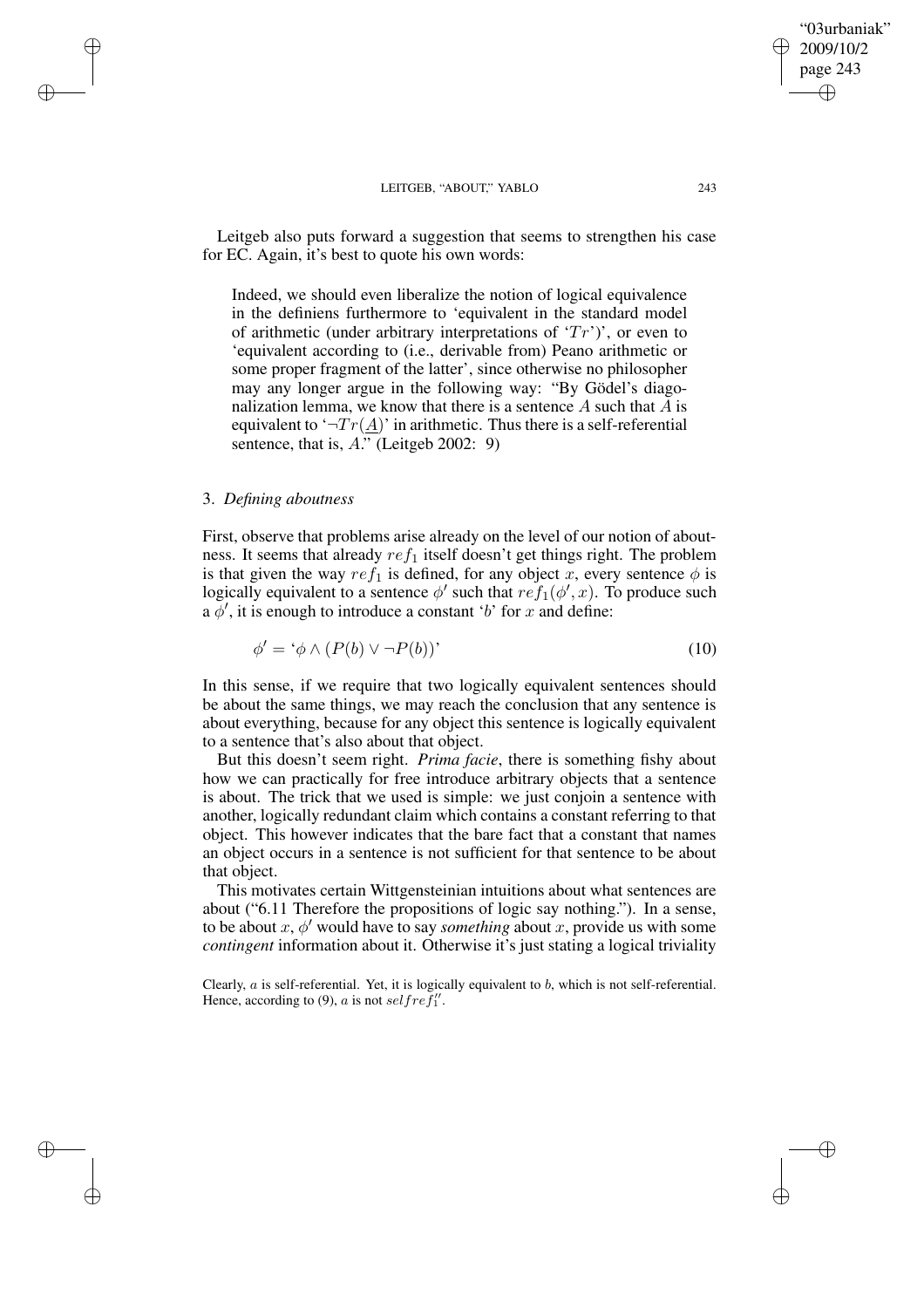"03urbaniak" 2009/10/2 page 244 ✐ ✐

✐

✐

### 244 RAFAŁ URBANIAK

without providing us with any real information about  $x$ . Let's try to capture this idea more formally.

Say we have a formula  $\phi$  which contains a constant a and an extra-logical predicate  $P$  but contains neither a constant  $b$  nor a predicate  $R$ . Let the result of replacing a (P) in  $\phi$  with b (R) on all occurrences be  $\phi(a/b)$  ( $\phi(P/R)$ ). We say that a (P) *occurs* in  $\phi$  *informatively* iff there are  $b/R$  such that  $\phi$  is not logically equivalent to  $\phi(a/b)$  (to  $\phi(P/R)$ ).<sup>3</sup> Take a first-order model  $\langle S, I_P, I_c \rangle$  where S is a set of objects that may include the formulas of our language itself,  $I<sub>P</sub>$  is a function that maps predicates into appropriate subsets of Cartesian products over  $S$  and  $I_c$  maps individual constants into  $S$ .

*Definition* 1: A sentence  $\phi$  is about x because of a constant a relative to  $\langle S, I_P, I_c \rangle$  iff a occurs in  $\phi$  informatively and  $I_c(a) = x$ . A sentence  $\phi$  is about x because of a constant iff there is a constant  $a$  such that  $\phi$  is about x because of  $a$ .  $\Box$ 

According to this definition, for instance, (10) is not about an object to which b refers in a model unless  $\phi$  already is about that object. Nor is (6) about b' itself, because (6) is logically equivalent to  $(6)(b'/c)$  for any constant c.

Things get a tad more complicated when it comes to defining the relation of aboutness that arises from the predicates that occur in  $\phi$ . Here is a fairly simple, but also quite a strong reading.

*Definition* 2: A sentence  $\phi$  is about<sub>i</sub> x because of an extra-logical predicate P relative to  $\langle S, I_P, I_c \rangle$  iff P occurs in  $\phi$  informatively and  $x \in I_P (P)$ , if P is an unary predicate, and x is in an n-tuple in  $I_P(P)$ , if P is an n-ary predicate  $(n > 1)$ . A sentence  $\phi$  is about<sub>i</sub> x because of a predicate iff there is a predicate P such that  $\phi$  is about<sub>i</sub> x because of P. A sentence  $\phi$  is about<sub>i</sub> x relative to  $\langle S, I_P, I_c \rangle$  iff  $\phi$  is about x because of a constant, or  $\phi$  is about<sub>i</sub> x because of a predicate.<sup>4</sup>  $\Box$ 

On this reading we part with Leitgeb's intuition that a universally quantified conditional:

$$
\forall_x (A(x) \to B(x)) \tag{11}
$$

 $3$  Perhaps in some context this might be strengthened to mathematical equivalence.

<sup>4</sup> The expression 'about<sub>i</sub>' can be read as 'informatively about'.

✐

✐

✐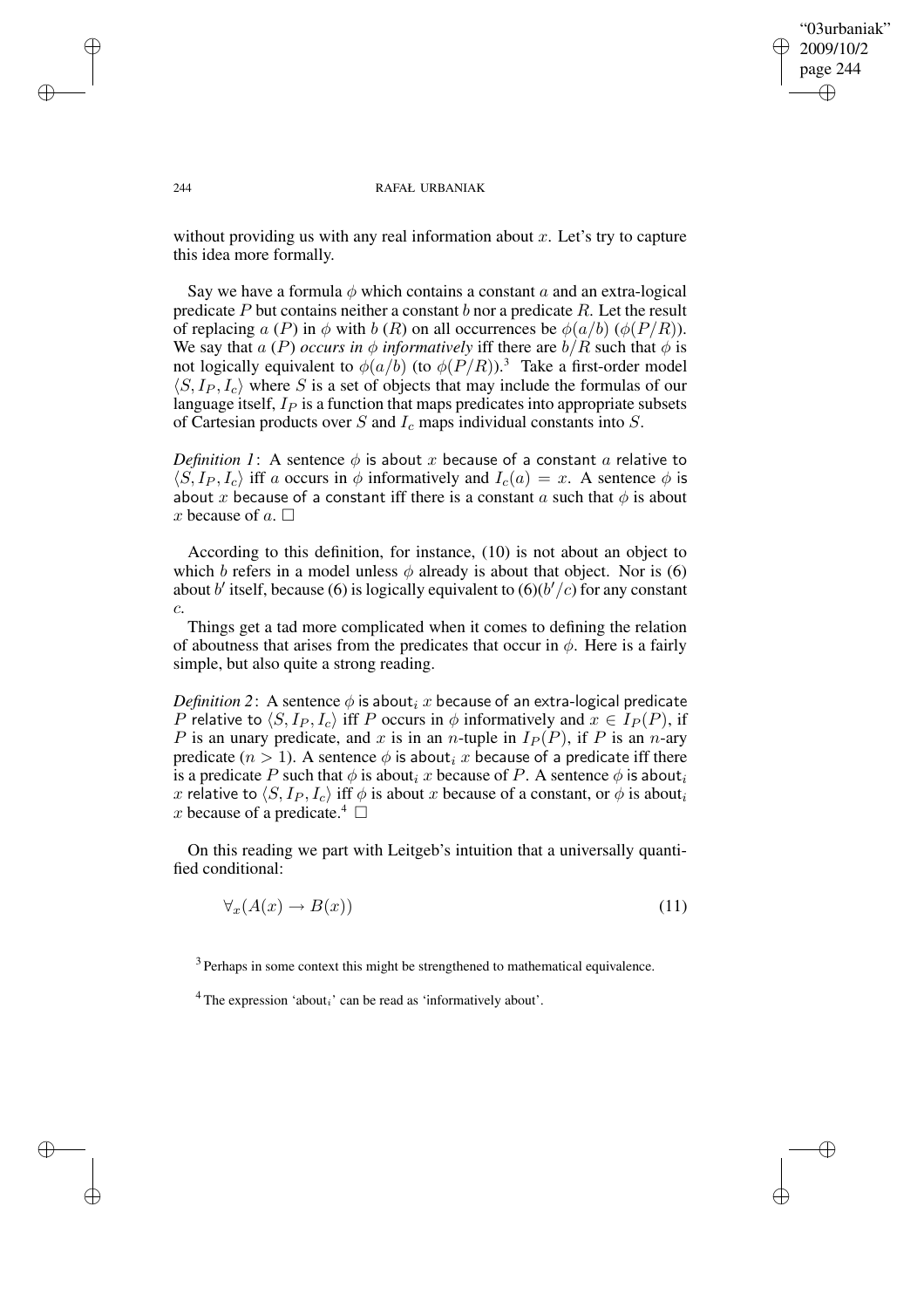✐

✐

✐

✐

is only about  $A$ 's. On the present view, it's about the  $A$ 's, but also about the  $B$ 's. One might say that it equally well says about all the  $A$ 's that they're included among  $B$ 's, as about the  $B$ 's that they include the  $A$ 's (note that it is not taken to be about anything but individuals, though).

The reason why the definition contains a restriction to extra-logical predicates is that if we included the identity symbol, then  $a = a$  would come out as being about any object whatsoever since any pair  $\langle x, x \rangle$  is in the extension of this predicate.<sup>5</sup>

*Definition* 3: We take about<sup> $\star$ </sup> to be the transitive closure of *about<sub>i</sub>*, and say that a sentence  $\phi$  is self-referential $_i$  iff  $about_i(\phi,\phi),$  and that it is circular $_i$ iff  $about^{\star}_i(\phi, \phi)$ .  $\Box$ 

Note that this notion of aboutness is fairly coarse-grained: a sentence will come out as being about more objects that we sometimes intuitively think it is. A few examples might help to notice this fact.

- If both a and b are P, then  $P(a)$  is about exactly the same things as the things that  $P(b)$  is about.
- $\bullet \neg P(a)$  is about the same things as  $P(a)$ .
- $\exists_x \neg C(x)$  is about the things that are C, not about a thing that's not  $C$ .
- What a sentence is about is also sensitive to our choice of predicates. If we have two predicates P and P' such that  $\forall x (P'(x) \equiv \neg P(x))$  in a given model, then  $P'(x)$  will be about all the objects in the model that aren't P, whereas  $\neg P(x)$  will be about all the objects in the model that are P, even though the sentences are *materially* equivalent.
- Even if there are immaterial things, 'Everything is material' will come out as being about all and only material things, not about simply everything (immaterial things included).

Now let's see how aboutness<sub>i</sub> deals with Leitgeb's worries.

# 4. *Aboutness and Leitgeb's qualms*

First off, observe that aboutness is defined for any sentence of a given language, so Leitgeb's methodological qualm doesn't arise in this case.

<sup>5</sup> I thank Hannes Leitgeb for this observation.

*"03urbaniak" 2009/10/2 page 245*

✐

✐

✐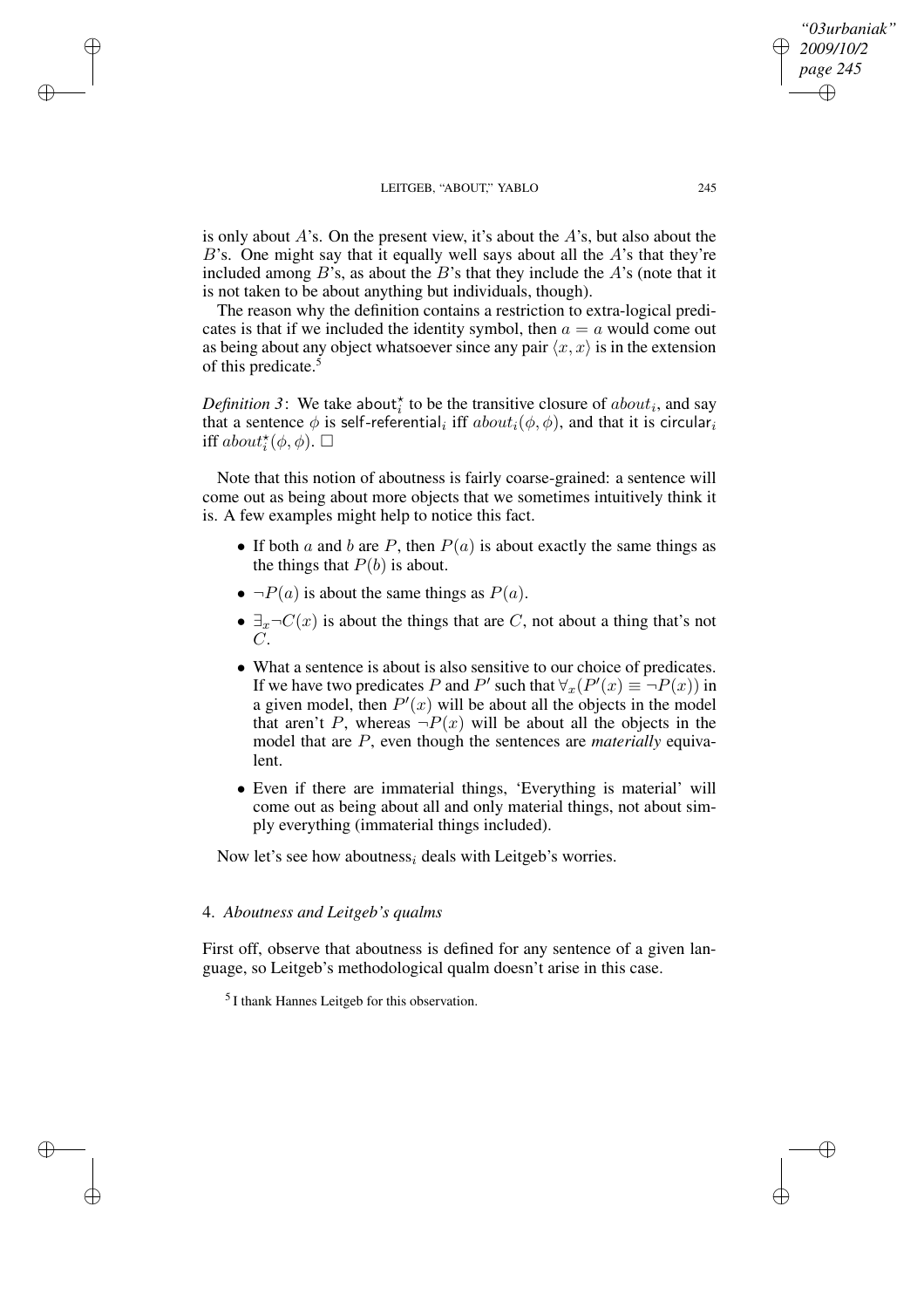## "03urbaniak" 2009/10/2 page 246 ✐ ✐

✐

✐

### 246 RAFAŁ URBANIAK

Next, we were worried that reference is not preserved under logical equivalence. Aboutness<sub>i</sub> is.

*Fact* 1: If a formula  $\phi$  *is about<sub>i</sub> an object* x *w.r.t.* a model, then for any *formula*  $\psi$ *, if*  $\psi$  *is logically equivalent to*  $\phi$ *, then (i)*  $\psi$  *is about<sub>i</sub> x w.r.t. to that model, and (ii)*  $\psi$  *is not about<sub>i</sub> any object that*  $\phi$  *is not about<sub>i</sub>.* 

*Proof sketch.* Indeed, suppose that  $\phi$  and  $\psi$  are logically equivalent but aren't about the same things with respect to a certain model  $\langle S, I_P, I_c \rangle$ . We may safely suppose that it is  $\phi$  that is about an object x such that  $\psi$  is not about x. This implies that either  $\phi$  is about x because of a name constant that occurs in  $\phi$  or because of a predicate that occurs in  $\phi$ . If the former is the case,  $\phi$  contains a constant a such that  $I_c(a) = x$  and there is an interpretation  $\langle S, I_P, I'_c$  $\binom{1}{c}$  where  $I_c'$  differs from  $I_c$  only on a, such that:

$$
\langle S, I_P, I_c \rangle \models \phi \text{ iff } \langle S, I_P, I_c' \rangle \not\models \phi
$$

but  $\psi$  is logically equivalent to  $\phi$  and therefore:

$$
\langle S, I_P, I_c \rangle \models \psi \text{ iff } \langle S, I_P, I_c' \rangle \not\models \psi
$$

But the only difference between  $I_c$  and  $I_c'$  $c'$  is that they assign different objects to a. So  $\psi$  must contain a and in fact it has to be about x.

Similarly, if the latter is the case,  $\phi$  contains a predicate P such that x is a constituent of  $I_P(P)$  (i.e. is a member of  $I_P(P)$  if  $I_P(P)$  is a subset of S, and a member of a tuple in  $I_P(P)$  otherwise) such that there is a mapping  $I'_l$  $P_P'$  that differs from  $I_P$  at most on  $P$  and:

$$
\langle S, I_P, I_c \rangle \models \phi \text{ iff } \langle S, I'_P, I_c \rangle \not\models \phi
$$

By the logical equivalence between  $\phi$  and  $\psi$  we get:

$$
\langle S, I_P, I_c \rangle \models \psi \text{ iff } \langle S, I'_P, I_c \rangle \not \models \psi
$$

which gives us the desired conclusion:  $\psi$  contains P and is about x.  $\Box$ 

Further, we have to explain how EC can fail for circularity<sub>i</sub> even though it holds for aboutness<sub>i</sub> and why this is a desired result. Consider the following:

$$
a = \ulcorner \neg Tr(a)'
$$
  

$$
b = \ulcorner \neg Tr(a) \land (P(c) \lor \neg P(c))'
$$

✐

✐

✐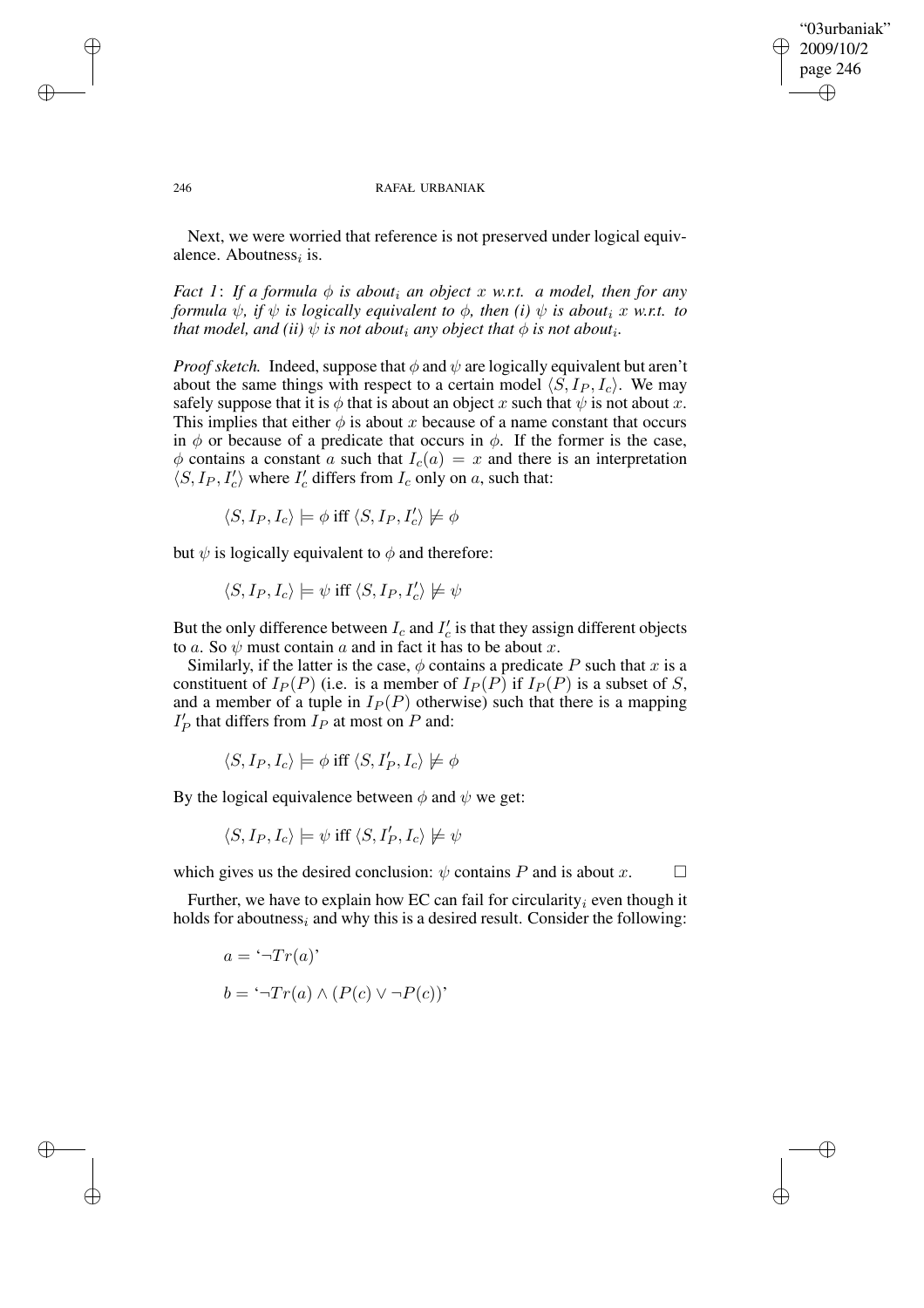$$
c = 'P(b)'
$$

✐

✐

✐

✐

It is easy to verify that  $a$  and  $b$  are logically equivalent and that  $b$  is about the same object as  $a$  ( $b$  mentions  $c$  but doesn't provide any contingent information about it). However,  $a$  is clearly self-referential whereas  $b$  isn't. This is not an undesired result. Actually, the way the liar arises in natural language is quite often determined not only by what a sentence states but also what the context of its production is. This is especially true for descriptive liars, where a sentence becomes self-referential only because it happens to satisfy a certain description it contains. Two different sentences can be about the same sentence, but only one of them can be this very sentence, and there's nothing wrong about it. Interestingly, b is still circular in yet another sense: it is about  $a$  which is about itself.

In this sense, Leitgeb's claim that "if EC is not true, then self-referentiality or circularity of a sentence does not only depend on what the sentence says, but also in which way its content is being expressed" needs to be clarified. It's not just any way that a content of a sentence is being expressed that can make a sentence self-referential. Rather, it's the sentence's being or not being identical with one of the objects that it is about. Once we put formulas in a model itself it's no longer obvious that this is not a semantical fact.

What about Leitgeb's claim that logically equivalent formulas are indistinguishable in first-order semantics? Well, this is true, but *only* if we don't allow the formulas themselves to occur in the model itself. In the present case, however, to even make it possible to talk about self-reference, we did the opposite. We assumed that formulas can belong to the model. And in the above-mentioned example, even though  $a$  and  $b$  are logically equivalent, they can still be distinguished simply because it is false that  $a = b$ . We also need to check the following:

# *Fact* 2: *Not every sentence is logically equivalent to a self-referential, sentence.*

*Argument.* For instance, if a sentence  $\phi$  is not about<sub>i</sub> any sentence at all, no sentence  $\phi'$  logically equivalent to it will be self-referential<sub>i</sub>, because to be self-referential<sub>i</sub> it would have to be about<sub>i</sub> at least one sentence, but then  $\phi$  itself would be about<sub>i</sub> a sentence (aboutness<sub>i</sub> is preserved under logical equivalence), which contradicts the assumption.

What should we make of Leitgeb's complaint that we won't be able to say that the diagonalization lemma allows us to construct self-referential sentences? Well, the answer is simply that on this notion of aboutness, the diagonal construction doesn't give us a self-referential sentence, and that's it. This, however, doesn't mean that we cannot use the phrase 'self-referential'

"03urbaniak" 2009/10/2 page 247

✐

✐

✐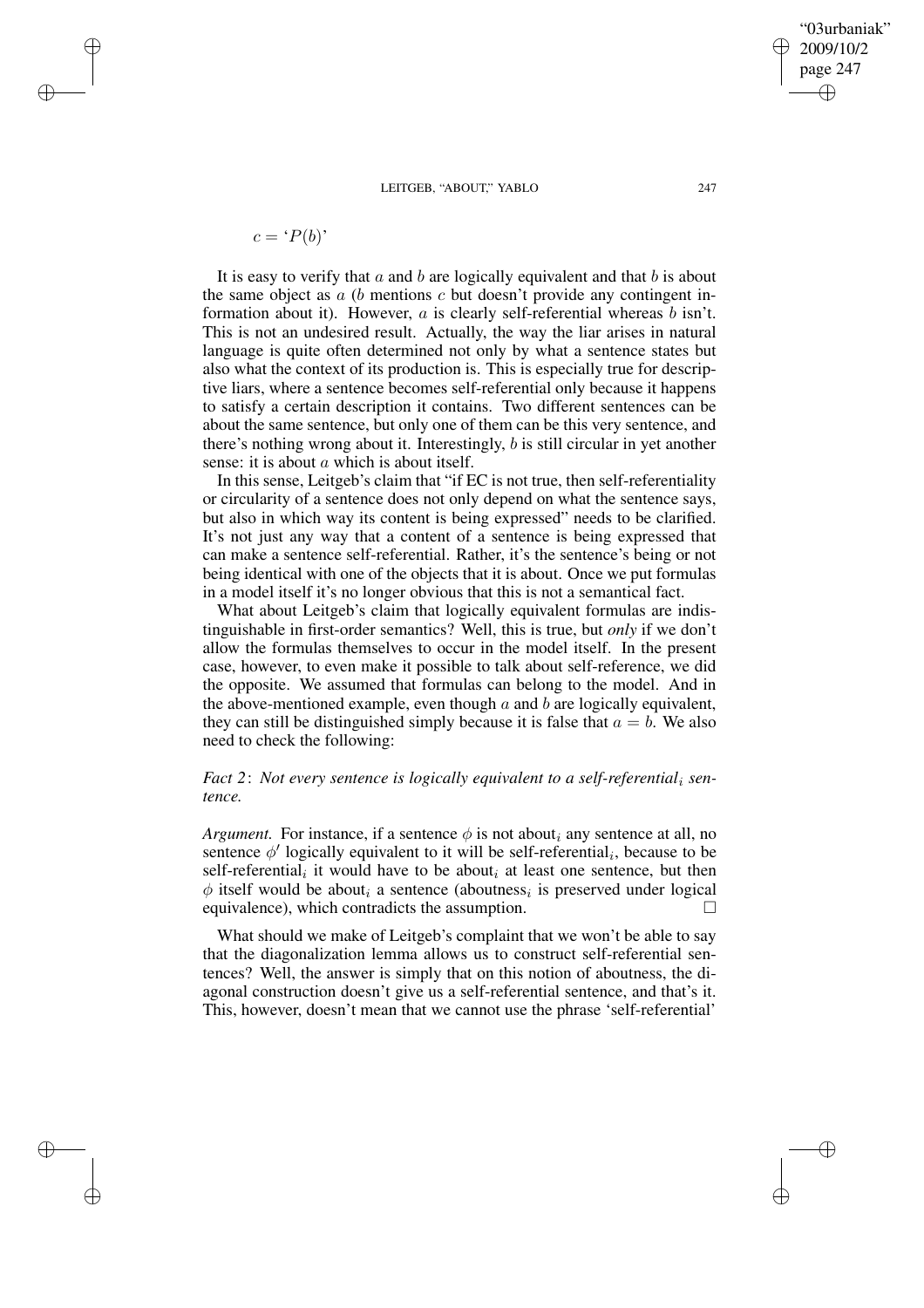✐

✐

### 248 RAFAŁ URBANIAK

in a weaker sense, which allows us to call a formula self-referential if it is equivalent (*modulo* syntactic encoding and Peano arithmetic) to a formula in which its code number occurs (or what have you, the details aren't crucial here).

One thing we need to ask now is whether Yablo's paradox is circular under this reading. Recall that  $s_0$  is not only about<sub>i</sub>  $P_1$ 's but also about<sub>i</sub> those objects that satisfy  $Tr(x)$ . Then, it would seem, if it's among true formulas, it's circular<sub>i</sub>. Now, is  $s_0$  true? This heavily depends on what your solution to Yablo's paradox is. If, for instance, you think that  $s_0$  is both true and false, then yes,  $s_0$  will even come out self-referential<sub>i</sub>.

However, there still is a version of Yablo's paradox which is not circular<sub>i</sub> independently of whether one takes  $s_0$  to be true, even on this fairly strong notion of circularity<sub>i</sub>. First, define a sequence of predicates  $Untrue_n(x)$  for  $n = 1, 2, \ldots$  by saying:

$$
Untrue_n(x) \Leftrightarrow \neg Tr(x) \wedge \exists_{i>n} x = s_i \tag{12}
$$

Then to get a non-circular<sub>i</sub> version of Yablo's paradox take:

$$
s_0 = \forall_x (P_1(x) \to Untrue_0(x))',
$$
  
\n
$$
s_1 = \forall_x (P_2(x) \to Untrue_1(x))',
$$
  
\n
$$
s_2 = \forall_x (P_3(x) \to Untrue_2(x))',
$$
 (13)

It is important to remember what notion of logical equivalence is being used here. Two formulas are logically equivalent iff they are satisfied in exactly the same models. Models taken into considerations here don't obey the definitions introduced: they just assign completely arbitrary subsets of the domain to unary predicates and so on, which means that definitions are not purely logical equivalences (in other words, definitions aren't true in virtue of their logical form). As a result, replacing a *definiendum* with its *definiens* doesn't have to preserve aboutness<sub>i</sub>. A good example<sup>6</sup> is the difference between  $s_0$  in (13) and:

$$
\forall_x (P_1(x) \to \neg Tr(x) \land \exists_{i>1} x = s_i)
$$
\n(14)

given the definition (12), both sentences are equivalent. Aboutness<sub>i</sub>, however, is not preserved between them. The equivalence, however, is not logical, because there are models which assign to  $Untrue_0(x)$  a different set than the set of objects which satisfy  $\neg Tr(x) \land \exists_{i>1} x = s_i$ , because as far as our notion of model goes, models treat different predicates independently.

✐

✐

✐

<sup>&</sup>lt;sup>6</sup> I owe it to Christian Strasser.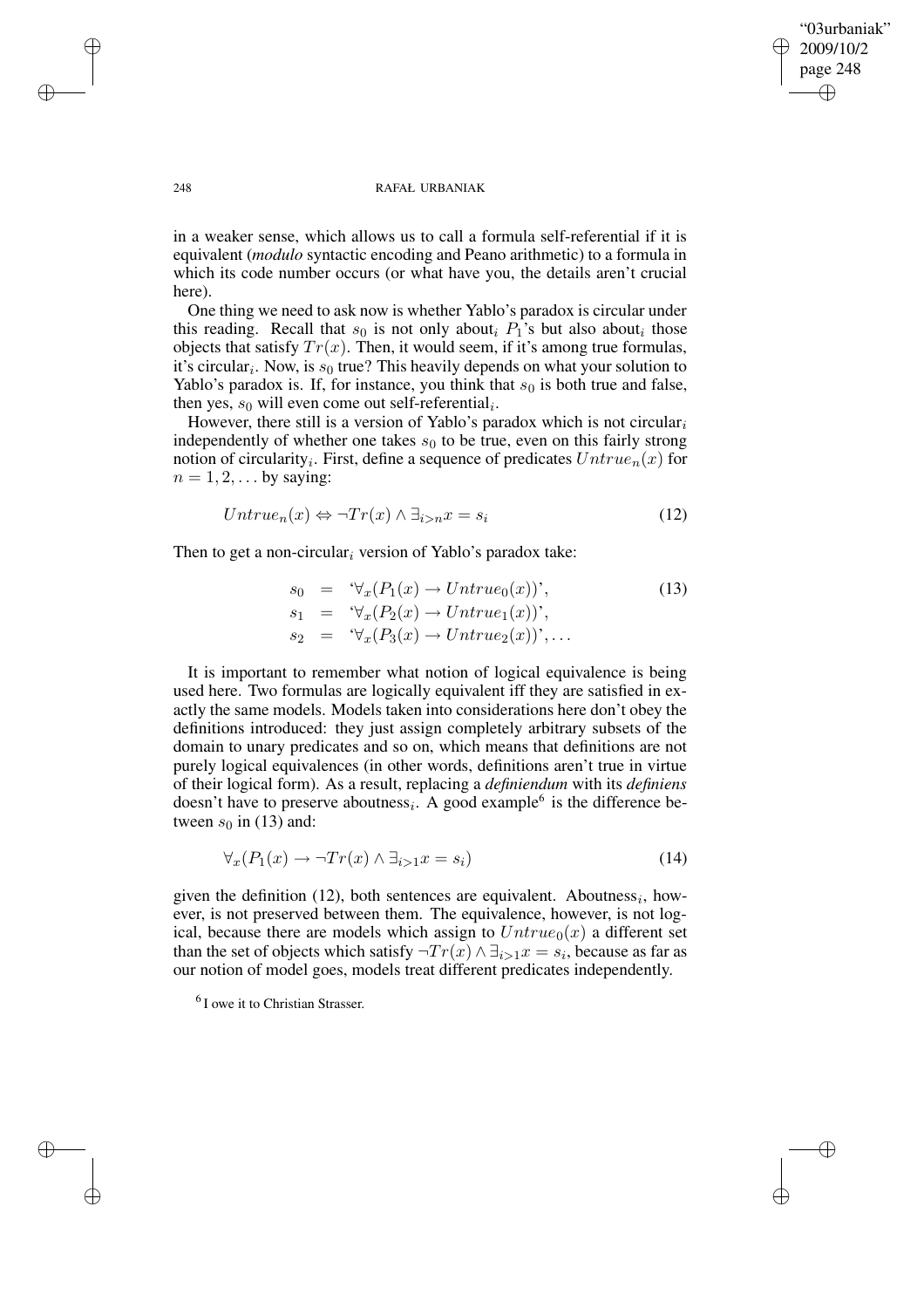# 5. *What about the slingshot?*

✐

✐

✐

✐

A question arises as to whether this notion of aboutness will not be susceptible to slingshot-style arguments. Let's make sure that it won't. Slingshot arguments (as I use the notion) intend to show that any two true sentences denote the same thing. Is it the case that we can *mutatis mutandis* run a slingshot argument to show that two arbitrary true sentences are about the same things? Let's take a look at (a formulation of) the slingshot argument first.

The argument uses the notion of denotation  $(D)$  as applied to both sentences and terms. It relies on two principles: that logically equivalent sentences denote the same thing(s) (ED), and that substitution of co-denoting constituents of a sentence does not change what a sentence is about (SD). Suppose now that  $\phi$  and  $\psi$  are both true. Let ' $\Leftrightarrow_l$ ' stand for logical equivalence. Observe first that:

$$
\phi \Leftrightarrow_l a = (\iota x)(x = a \wedge \phi) \tag{15}
$$

$$
\psi \Leftrightarrow_l a = (ix)(x = a \land \psi) \tag{16}
$$

The reason why the former holds is that  $(ix)(x = a \land \phi)$  will pick an object if and only if  $\phi$  is true, and that if this description does pick an object, it picks the same object as a. The rationale for the latter claim is analogous. So by ED we get:

$$
D(\phi) = D(a = (ix)(x = a \land \phi))
$$
\n<sup>(17)</sup>

$$
D(\psi) = D(a = (ix)(x = a \wedge \psi))
$$
\n(18)

But both  $\phi$  and  $\psi$  are assumed to be true, so thanks to (15–16) we also get:

$$
a = (\iota x)(x = a \wedge \phi) \tag{19}
$$

$$
a = (\iota x)(x = a \wedge \psi) \tag{20}
$$

The transitivity of identity gives us:

$$
(\iota x)(x = a \land \phi) = (\iota x)(x = a \land \psi)
$$
\n<sup>(21)</sup>

So we can apply SD to  $(17)$ ,  $(18)$  and  $(21)$  and obtain:

$$
D(\phi) = D(\psi) \tag{22}
$$

2009/10/2 page 249 ✐ ✐

✐

✐

"03urbaniak"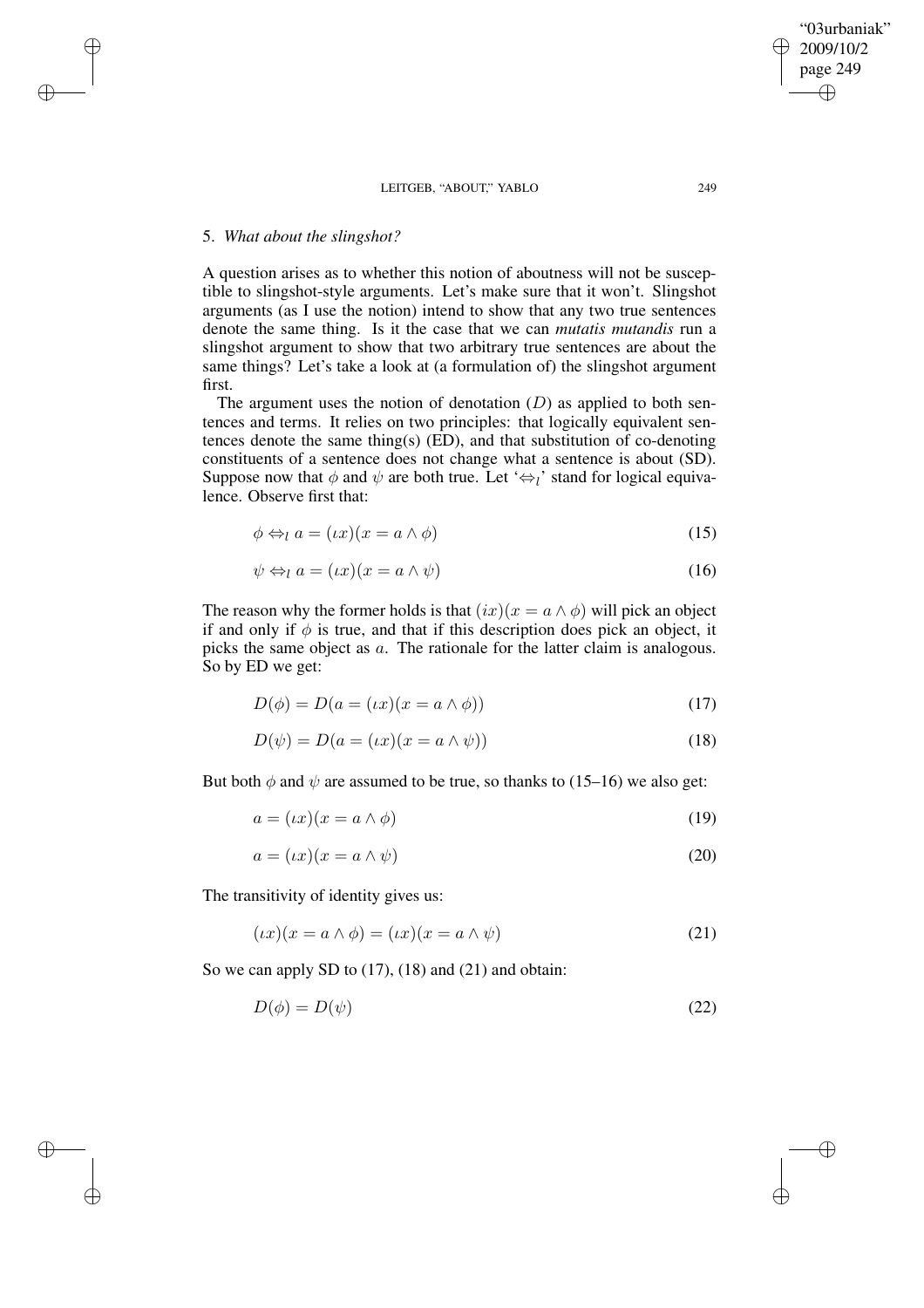"03urbaniak" 2009/10/2 page 250 ✐ ✐

✐

✐

#### 250 RAFAŁ URBANIAK

Now, there are at least two interesting ways one can try to run the slingshot argument to prove that two arbitrary true sentences are about the same. The first one requires us to extend the notion of aboutness to terms, and to modify the principles slightly. Roughly speaking, a term t is about an object (or, we can say, involves an object) x w.r.t. a certain model iff it contains either a constant  $\alpha$  that refers to it or a predicate  $P$  such that  $x$  is a constituent of the reference of this predicate (i.e. is a member of this predicate's denotation in a given model, or is a member of a tuple in the predicate's denotation, if that predicate is relational), and this constant/predicate occurs in the term informatively, that is if we replace  $a(P)$  with a constant b (a predicate R) that  $\frac{d}{d}$  doesn't occur in t, thus obtaining a term  $t'$ , it won't be logically necessary that  $t = t'$ . Aboutness<sub>t</sub> coincides with aboutness<sub>i</sub> on sentences. We assume that two logically equivalent sentences are about<sub>t</sub> the same (EA) and that the substitution of terms that are about<sub>t</sub> the same things doesn't change what the whole expression is about<sub>t</sub> (SA). If  $\chi$  is a term or a sentence, let  $A(\chi)$ be the set of objects that  $\chi$  is about<sub>t</sub>. Let's see where the argument fails if we replace  $D$  with  $A$ . Appropriately changed versions of (15–21) resulting from this replacement hold. A problem arises when we need:

$$
A((\iota x)(x = a \wedge \phi)) = A((\iota x)(x = a \wedge \psi))
$$
\n(23)

in order to apply SA, because (23) doesn't follow from (21). Worse still, (23) is in general false. Just because two terms refer to the same object, it doesn't mean that the individuals that they are about<sub>t</sub> are the same. If, for instance it is the case that both  $P(c)$  and  $R(d)$ , it doesn't have to be the case that:

$$
A((\iota x)(x = a \land P(c))) = A((\iota x)(x = a \land R(d)))
$$

even though both descriptions pick the same object. The individuals that the first description involves are: the object named by ' $a$ ', the constituents of the reference of  $\langle P \rangle$ , and the individual named by  $\langle c \rangle$ . The individuals involved in the second description are: the object named by ' $a$ ', the constituents of the reference 'R', and the individual named by 'd'. But these can differ.

So here's another stab. Maybe instead of using a uniform notion of aboutness<sub>t</sub> we should use an operator  $A'(\chi)$  which gives the set of objects that  $\chi$ is about<sub>i</sub> if  $\chi$  is a sentence, and just the *reference* of  $\chi$  if  $\chi$  is a term?<sup>7</sup> Can we run the slingshot argument with  $A'$ ?

✐

✐

✐

<sup>&</sup>lt;sup>7</sup> Here's an example that should help one to get clear on the difference between  $A$  and A'. If we take  $(\iota x)(x = a \wedge \phi)$ , then  $\overline{A'((\iota x)(x = a \wedge \phi))}$  will be just the referent of the definite description, that is, a itself (assuming that  $\phi$  is true).  $A((\iota x)(x = a \land \phi))$  however, will include not only a, but also those objects that  $\phi$  is informatively about.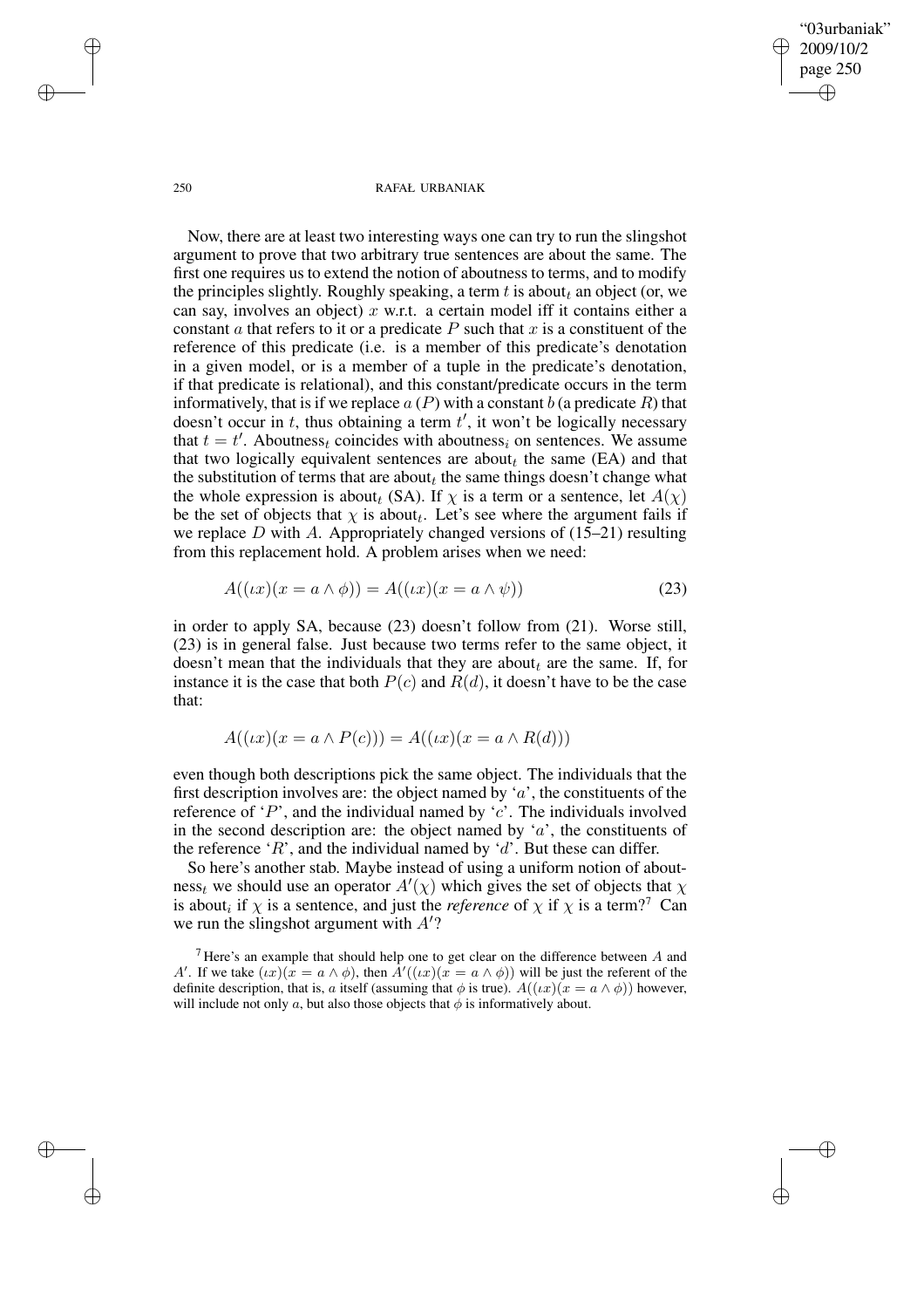If we replace 'D' with 'A'', the steps from (15) to (21) hold. We even can use (21) to obtain trivially:

$$
A'((\iota x)(x = a \wedge \phi)) = A'((\iota x)(x = a \wedge \psi))
$$

The problem is, however, that now, instead of SA we need a slightly different principle, SA<sup> $\prime$ </sup> which says that substitution of terms  $\chi_1$  and  $\chi_2$  such that  $A'(\chi_1) = A'(\chi_2)$  in an expression  $\zeta$  doesn't change  $A'(\zeta)$ . But this principle is clearly invalid. If  $\zeta$  is a sentence and  $\chi_1$  and  $\chi_2$  are terms that involve (are about<sub>t</sub>) different objects, then even if  $\chi_1$  and  $\chi_2$  refer to the same thing,  $A'(\zeta)$  might change if we replace  $\chi_1$  with  $\chi_2$ .

## 6. *Comparison with Goodman's 'about'*

✐

✐

✐

✐

Goodman (1961) suggested a slightly different definition of aboutness, which also stems from the idea that in order to say something about an object a sentence has to say something contingent about it. We'll be interested in his notion of *absolute aboutness.*<sup>8</sup> A few preliminary definitions first.

For Goodman, an individual constant designates an object that it refers to, and a predicate designates its extension:

. . . a sentence mentions what a predicate in it designates (the whole extension of a predicate) but not necessarily what the predicate denotes (the several things the predicate applies to). (Goodman 1961: 4)

A generalization of a sentence  $Q$  with respect to an expression  $E$  is arrived at by putting an appropriate variable for  $E$  everywhere in  $Q$  and prefixing to the result a universal quantifier governing that variable.

A statement  $T$  follows from  $S$  differentially with respect to  $k$ , if  $T$  contains an expression designating  $k$  and follows logically from  $S$ , while no generalization of  $T$  with respect to any part of that expression also follows logically from  $S$ . Then,  $S$  is absolutelyabout  $k$  iff some statement  $T$  follows from S differentially with respect to  $k$ .

A few points are important when we compare the notion of absolute aboutness with the notion of aboutness<sub>i</sub>. First off, Goodman defines what a sentence is about in terms of implication. To be about an object, a sentence has to imply a certain sentence, but also it cannot imply certain other sentences.

<sup>8</sup> His notion of relative aboutness boils down to absolute aboutness relative to some other sentences. This notion is irrelevant for our present consideration.

"03urbaniak" 2009/10/2 page 251

✐

✐

✐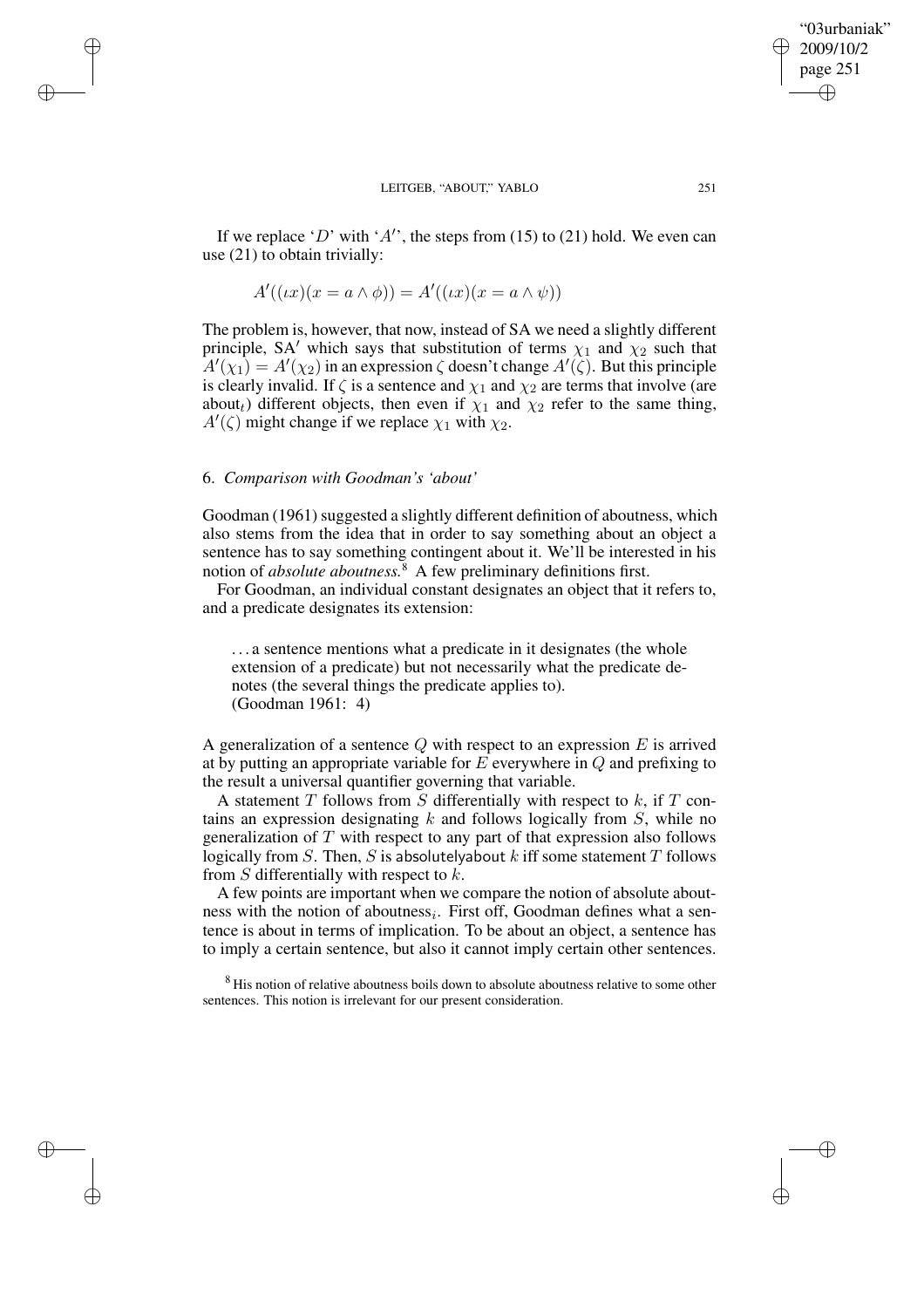"03urbaniak" 2009/10/2 page 252 ✐ ✐

✐

✐

#### 252 RAFAŁ URBANIAK

This entails that if a sentence is contradictory, it is not about anything, because it doesn't imply differentially any sentence. Also, Goodman takes a fairly strong sense of implication here. It's not only logical consequence but some sort of 'analytical entailment'. For instance, for him, the liar sentence is self-contradictory, even though, technically speaking, it is not logically contradictory without additional premises.<sup>9</sup> This makes Goodman's notion of aboutness not very useful when we want to talk about what paradoxical sentences are about. For if they indeed are contradictory, they simply aren't about anything. On the other hand, consider:

$$
a = \ulcorner \neg Tr(a) \urcorner
$$

Observe that a is not logically equivalent with  $a(a/b)$  (that is, with  $\neg Tr(b)$ ). Moreover, 'a' refers to ' $\neg Tr(a)$ ', and hence, a is about<sub>i</sub> itself. In a sense, the feature that allows paradoxical sentences to be about something is that aboutness<sub>i</sub> is defined in terms of equivalence, whereas Goodman's notion is defined in terms of implication. Even though a contradictory sentence (classically speaking) implies logically any sentence, it is hardly the case that a contradictory sentence is logically implied by any sentence.

Another difference is that on Goodman's account, sentences are not about individuals because of predicates. It is the set designated by a predicate, not individuals denoted by the predicate that a sentence can be about because of a predicate. Even more strikingly, a sentence is not only about the sets designated by some predicates that occur in it. As Goodman puts it, "a statement absolutely about any class or classes is absolutely about each Boolean function of them." For instance, 'All crows are black', on Goodman's view, is equivalent to 'Everything is either a black crow or a black non-crow or a non-black non-crow' and hence it is absolutely about "the class of noncrows, the class of non-black things, the class of black non-crows, the class of things that are either black crows or non-black non-crows, and so on." (Goodman 1961: 12)

So it seems that this notion not only is not very useful when we want to talk about paradoxical sentences, but also when we want to talk about sentences that might be self-referential or circular in virtue of the predicates that occur in it. For instance, consider:

$$
a = \forall_x (P(x) \to Tr(x))'
$$

 $9$  "*if* S happens to be (20) ['Statement S is false'], it is self-contradictory and so not absolutely about anything." (Goodman 1961: 13)

✐

✐

✐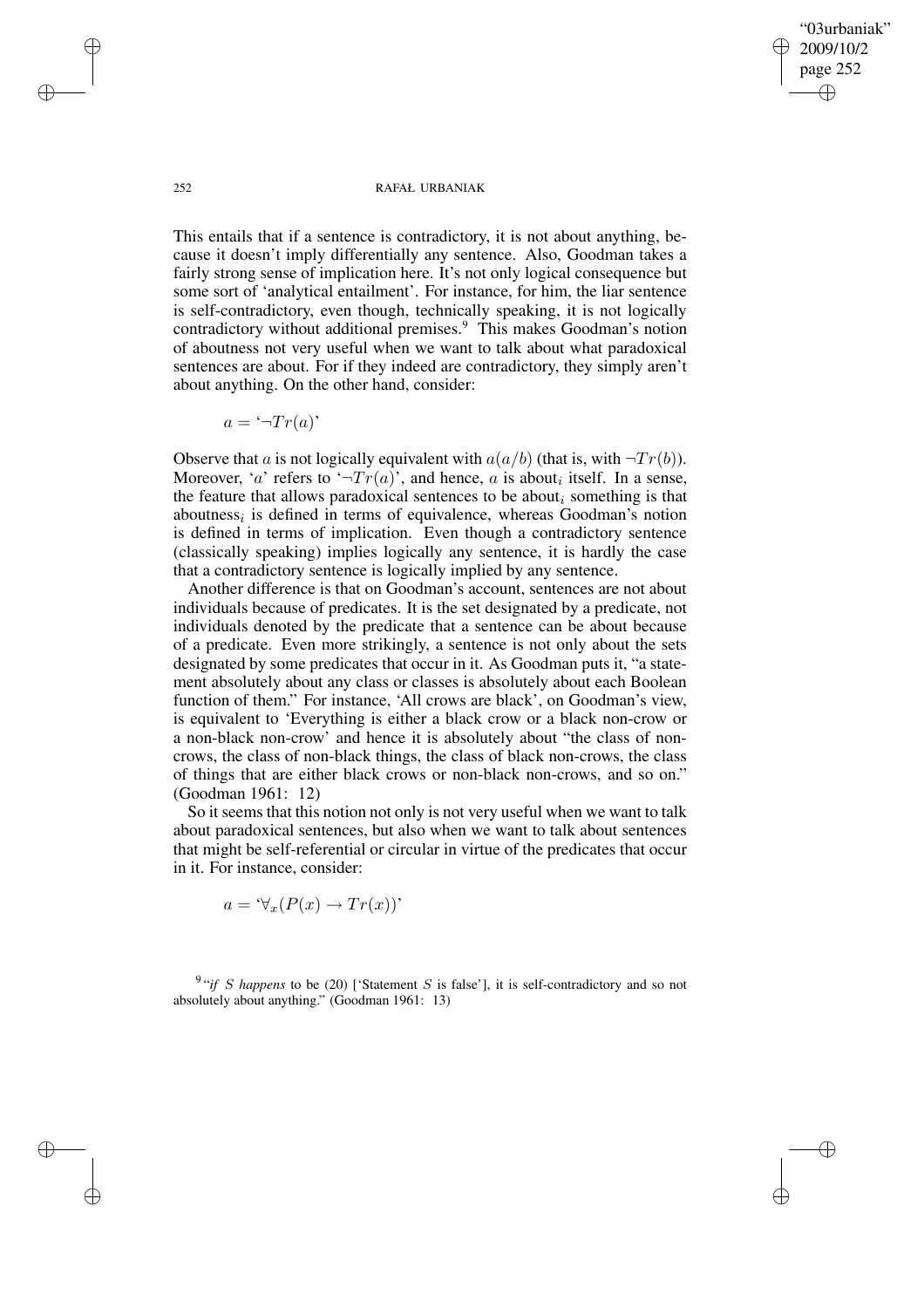where it indeed is the case that  $\alpha$  lies in the denotation of  $P$ . On Goodman's approach, a, even if not inconsistent, is still not self-referential: it is about Boolean combinations of the sets of  $P$ 's and  $Tr$ 's, and that's all to it.

Notice also that we can't expand Goodman's account by postulating that if a sentence is absolutely about a set, it is absolutely about all its members, because if a sentence is absolutely about a set, it's also absolutely about its complement, and hence, if it were absolutely about any member of a set it is absolutely about, it would be absolutely about anything if only it were about at least one set.<sup>10</sup>

## 7. *Summary*

✐

✐

✐

✐

I started with explaining how, according to Leitgeb, there are two different notions involved in the debate surrounding the self-referentiality of Yablo's paradox. One notion is motivated by intuitions about sentences being or not being about objects due to the semantical role of expressions that occur in it. The other notion stems from certain ideas about arithmetized syntax, syntactic mappings and fixed points.

I focused on the first notion. I presented Leitgeb's attempt to define it and his qualms about it. There were two main worries. One was that the definition was only partial, that is, it only told us what sentences are about only for a fairly narrow class of sentences. The other one was that selfreference wasn't preserved under logical equivalence.

I then moved on to giving a fairly strong definition of aboutness<sub>i</sub>. This notion is defined for all sentences of a given language (which deals with the first qualm). Aboutness<sub>i</sub> is preserved under logical equivalence, which is a desired result. But, even this being the case, even if a sentence is selfreferential, there can be sentences logically equivalent to it that aren't. I argued that this is not an undesired result and explained how it can happen. I also discussed other minor qualms about the notion raised by Leitgeb. Next, I showed where slingshot-style arguments given for the notion of aboutness<sub>i</sub> fail, compared the notion of aboutness<sub>i</sub> to Goodman's notion of absolute

 $10$  Goodman attempts to explain how his notion of absolute aboutness can be thought of in nominalistic terms, but the way he deals with predicates still doesn't give us the desired reading. He simply says that relative to any predicate P, instead of saying that  $\phi$  is absolutely about the class of P's, we should introduce a separate operator, 'P-about', and say that  $\phi$  is P-about, giving the claim the same truth conditions. In the same way he wants to deal with fiction. For instance, instead of saying that a sentence is about Pickwick, he says that we need to introduce a separate predicate 'Pickwick-about'. However, it seems that there is a crucial difference between, say, Yablo sentences being about other sentences because of predicates that occur in them on one hand, and pieces of fiction on the other. This difference is not mirrored in the way Goodman handles predicates.

"03urbaniak" 2009/10/2 page 253

✐

✐

✐